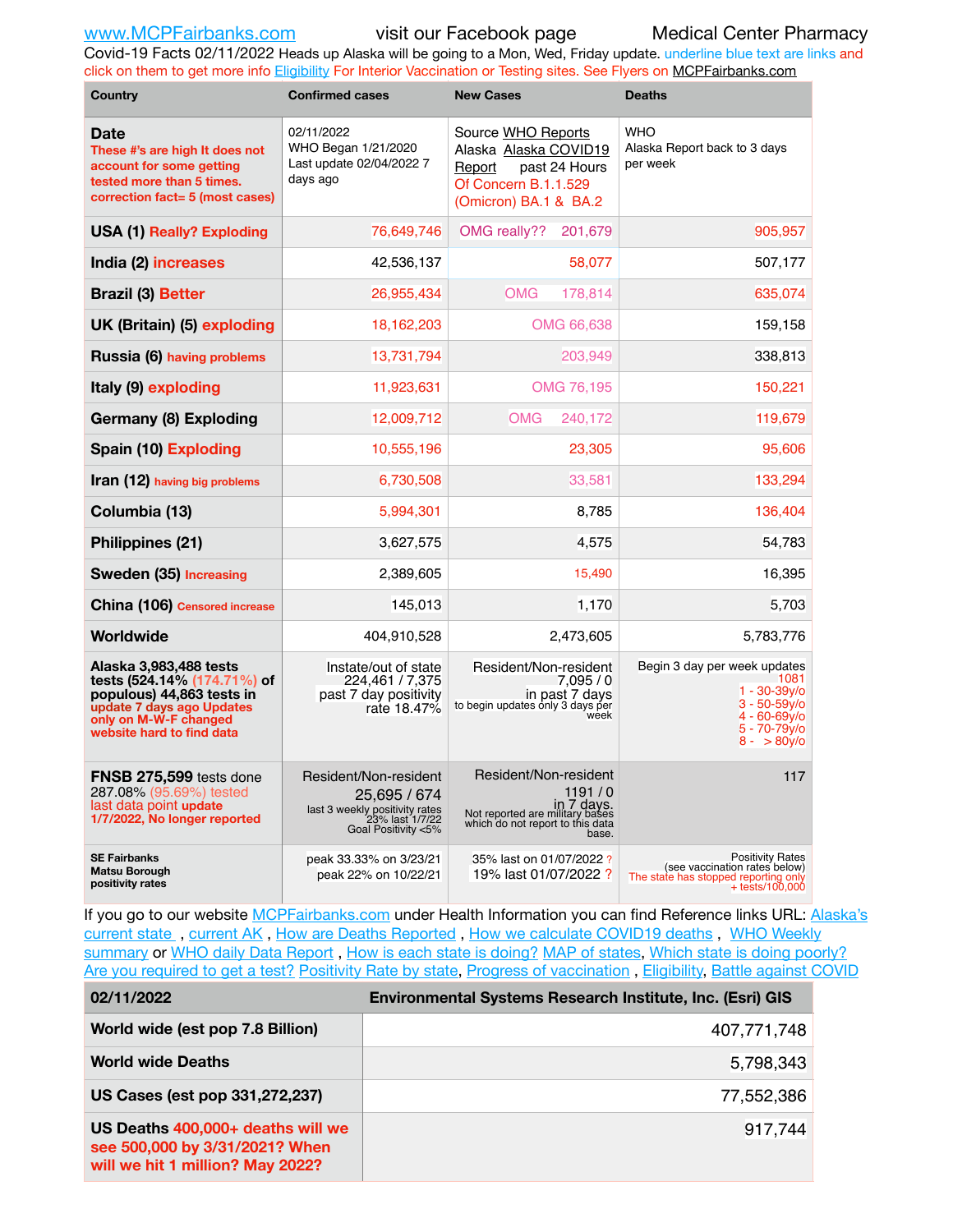Current worldwide concern are South Africa, Hungary, Austria, Germany, France, Spain, Netherlands, Belgium, UK, and Canada.

Impact of COVID-19 on the US Healthcare system

Estimated US Population 331.3 million 52.07%(est) with home tests (52.14%) have been tested (1.55 Billion tests have been run) Estimated 5% of US population will test positive for Covid-19 16.56 million (currently 77.5 Million (23.43%) that have tested positive vs Alaska (29.53%) we have currently tested an set 1.55 Billion based on 77.5 million that have tested positive discount some of these numbers by 80% to account for multiple testing of same person. If 8% will require hospitalization of the 16.56 million positive cases, we would need 1.325 million beds. Estimated by the American Hospital Association there are 800,000 staffed beds available.

The US has 2.8 hospital beds per 1000 our needs could be 56, China had 4.3, Italy 3.2, South Korea 12.3

The USNS Mercy and Comfort added 2,000 staffed beds, not ICU Of these estimated to be admitted to ICU 860,000. to ICU beds The US has 16,000 ICU beds we have 68,000-85,000 beds

US could need 299,000beds with ventilators  $\leq 16,000$  ventilators

 The Needs

**Summation:** Estimated needs could be 1.325 million hospitalized beds for just COVID-19 patients alone. If positives represents 5% of test run, then approximately 1.55 Billion have been tested, we have no idea how many tests have been run or how many multiple tests conducted on the same person, resulting in 77.5 million positive tests run with 917,744 total deaths with 16,456 deaths in the past 7 days, ave 1,312/day. In AK, with 224,461 positive cases 29.53% of Alaska, 3,512 hospitalizations, and 1081 deaths. Hospitalization rate is 1.63% of those that test positive, Death Rate 1.63% overall or 30.51% of those hospitalized. Those >60 y/o represent 15% of positive cases, yet represent 80% of deaths. 894,157 vaccines given equal approximately 422,049 (55.53%) completed series and 472,108 (62.12%) vaccinated once of population, Booster 178,611 (23.50%). Normal ICU stay 5-7 days, estimated ICU stay for COVID-19 2-3 weeks and they could tie up a ventilator for that length of time also, helping only 1/3 as many patients.

This is why we need to flatten the curve by social spacing and only essential travel.

Expected Death (these are just estimates based on other countries) if 5% of the US Population (16.56 million) test positive we are now at 29.137 million positive (8.8%) and if

1% die = 165,600 people

2% die = 311,200 people

3% die = 496,800 people

6% die = 993,600 people obviously we have passed the 1.325 million positive cases we are at 38.176465 million so if 5% of the US population (16.56 million) test positive and 6% of those die = 993,600 deaths if no vaccine, or if 3.09% (511,704) will die, but we are 11.5% of the population, we know 1.65% die or 631,809 people. World wide death rate of positive tests actually 1.42% This has dropped. The US is at 917,744 1.18% of those actually tested positive, due to Omicron, that is 504% lower death rate than when we started in 3/2020 , started at 6%. But we are slipping Death % have gone from 1.67 to 1.82% to 1.59 to 1.19%. There are 7.8 Billion people in the world, 331.3 million live in the US (4.2% of the world's population) 23.43% have tested positive. The US deaths represents 15.83% of the world's death numbers and 19.02% of worldwide confirmed cases we should be at 4.2%. Interesting the US has access to the greatest health care in the world, yet experienced 1 death of 7 deaths worldwide or 15.83% of the worlds death yet represent only 4.2% of the population. What are we doing wrong?

In comparison to the flu in the US.

CDC Estimates. From 2010 to 2016, the flu-related death rate was between 12,000 and 56,000, with the highest season being 2012 to 2013 and the lowest being 2011 to 2012. Most deaths are caused by complications of the flu, including pneumonia or a secondary bacterial infection of the heart or brain. or 2,000 to 9,333 per year. In 2020 in the US has 19 million cases 180,000 hospitalized and 10,000 (0.052%) have died, typically it is 2% will die, compared to 1.18% with COVID19. 468.59% (US), 524.14% (Alaska), & 287.08% (not updated) (Fbks) are still too few to protect us from future outbreaks. Experts feel that we need either need people to get infected with the virus and develop antibodies or get vaccinated to create immune antibodies to protect us, that we need >65% of the population to have positive antibody tests and preferably 70-90%, one expert felt they would not feel confident til >85% were positive, to give assurance (herd immunity) in order to go without masks and social distancing. NY City seems to have the highest number at 20%. Testing is so important. Currently we are testing at 71.21 Million tests per month. At this rate to test everyone once it will take 4.61 months or over 0.39 years. To test 3 times it would take 13.82 months or almost 1.17 years still from now

The [Flu](https://lnks.gd/l/eyJhbGciOiJIUzI1NiJ9.eyJidWxsZXRpbl9saW5rX2lkIjoxMDMsInVyaSI6ImJwMjpjbGljayIsImJ1bGxldGluX2lkIjoiMjAyMTAyMjYuMzYwNDA3NTEiLCJ1cmwiOiJodHRwczovL3d3dy5jZGMuZ292L2ZsdS93ZWVrbHkvb3ZlcnZpZXcuaHRtIn0.ePMA_hsZ-pTnhWSyg1gHvHWYTu2XceVOt0JejxvP1WE/s/500544915/br/98428119752-l) (Influenza kills approximately 1-2% of those infected ([1.6% positivity in Alaska](http://dhss.alaska.gov/dph/Epi/id/SiteAssets/Pages/influenza/trends/Snapshot.pdf) zero deaths for flu), SARS killed 800 people total, COVID19 appears to kill 1.18% (917,744) of those that test positive (23.43% of US COVID) or 41% less deadly than the flu and yet seems to be more contagious. (Seems to spread more readily) [Flu rates dropped from 300 to single digits this year](https://lnks.gd/l/eyJhbGciOiJIUzI1NiJ9.eyJidWxsZXRpbl9saW5rX2lkIjoxMDEsInVyaSI6ImJwMjpjbGljayIsImJ1bGxldGluX2lkIjoiMjAyMTAyMjYuMzYwNDA3NTEiLCJ1cmwiOiJodHRwOi8vZGhzcy5hbGFza2EuZ292L2RwaC9FcGkvaWQvUGFnZXMvaW5mbHVlbnphL2ZsdWluZm8uYXNweCJ9.oOe3nt2fww6XpsNhb4FZfmtPfPa-irGaldpkURBJhSo/s/500544915/br/98428119752-l) note the start of mask wearing impacted flu numbers. Alaska has 224,461 so far 25,695 in Fairbanks or 1 of every 9 of Alaskans, and with 117 of 1081 deaths 1 in 9, the first case was transient foreign airline crew member. Interesting, the Source of Alaska's SARS-Cov2 virus originated not from East Asia by travelers or the west coast (Washington where it was first observed) , but came from the east coast of the US, and they were inoculated first from Europe, accordingly from New York's Governor and CDC. Currently 41 Variants known, only 15 of major concern in the US. (Europe's (china's)) Primary, plus an Ohio variant (COH.20G/501Y), California, [UK](https://www.cdc.gov/coronavirus/2019-ncov/transmission/variant-cases.html) (B.1.1.7), (7) South African (1.351), South African (Omicron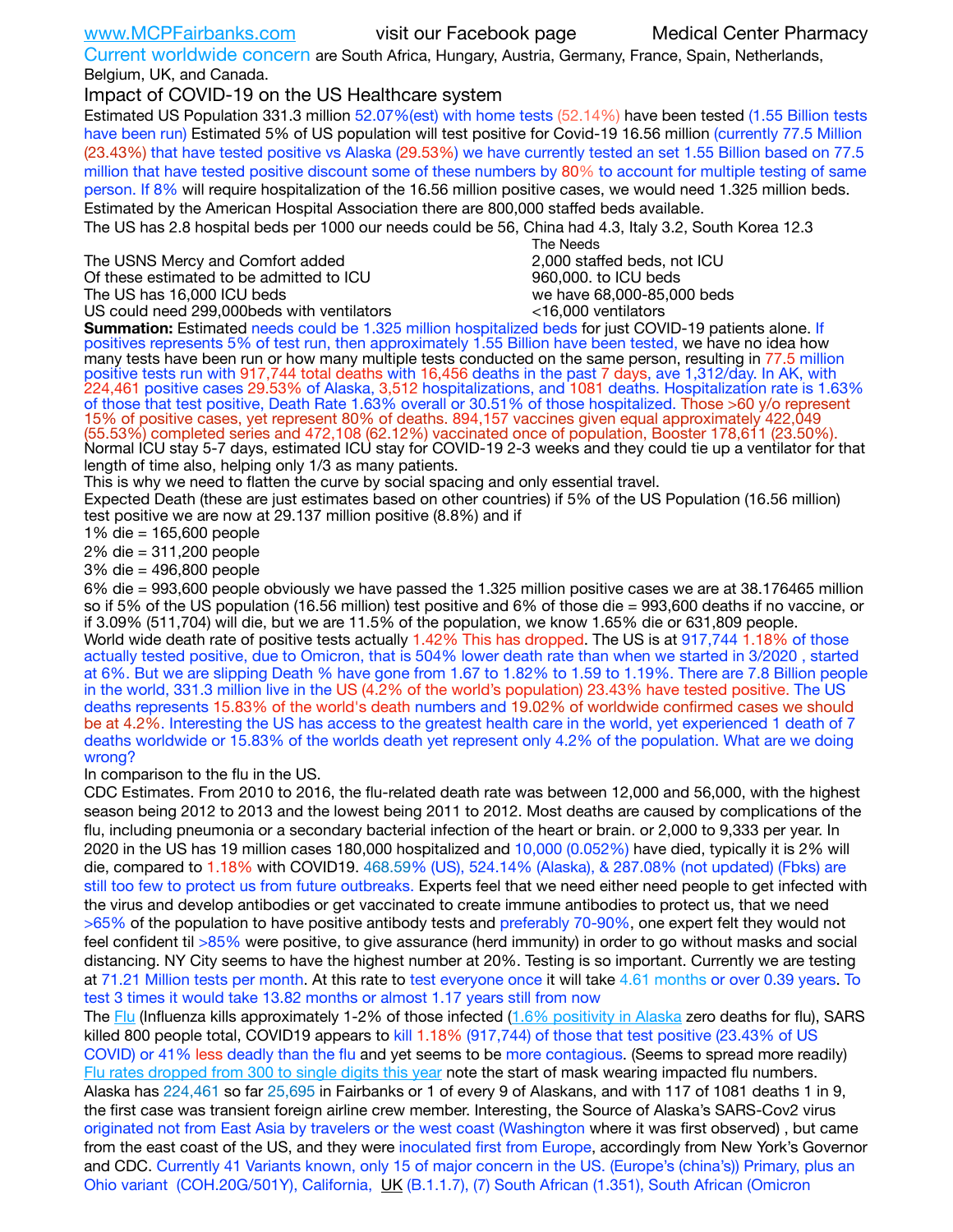B.1.1.529), India (Delta), Delta-Plus, Peru (Lambda(C.37)), Mu (Columbia) and (2) Brazil (P.1) Omicron, we have seen 7, Europe's (China) [variant,](https://www.webmd.com/lung/news/20210318/cdc-who-create-threat-levels-for-covid-variants?ecd=wnl_cvd_031921&ctr=wnl-cvd-031921&mb=kYbf7DsHb7YGjh/1RUkcAW0T6iorImAU1TDZh18RYs0=_Support_titleLink_2) UK, India (delta) now representing 4.6% was 97%% of new tests, now <2%, now Omicron BA.1 now 98%), watching for Omicron BA.2 Alaska so far, the last 6 in particular as they have a 50% increase in transmissibility vs 20% in the others over the China variant, the delta variant is 50% more transmissible than the UK (B.1.1.7)version, Omicron may be 500% more transmissible than delta, now Omicron BA.1(98%). For the latest in [Variance issues in Alaska.](https://experience.arcgis.com/experience/af2efc8bffbf4cdc83c2d1a134354074/) [Nationally Variant changes](https://covid.cdc.gov/covid-data-tracker/#variant-proportions).

**Best practice protection** is good personal Hygiene do not touch eyes, nose, mouth, wash hands frequently for at least 20-30 seconds, before you touch your face, and observe personal spacing of 6-18 feet. Remove your shoes in your house, frequently clean surface areas, let the cleaner sit 15-20 sec before wiping off. **We are recommending to wear any kind of mask.**

Drug treatment is being researched, but as yet not been verified, only suggested, 2 in the wings. Best to isolate those sick and isolate those most susceptible (old and preconditioned with risk factors)

**Risk factors:** Cardiovascular disease (56.6%), Obesity (41.7%), Diabetes (33.8%), age >60, respiratory problems, especially smokers or those who vape, High Blood Pressure.

One episode in China, a man tested negative for 27 days before showing symptoms. So Isolation may want to be considered up to 4 weeks not just 10-14 days.

Italy 1 in 10 positive cases admitted to ICU due to Hypoxic failure requiring mechanical ventilation. In NY it was 1 in 7 that required hospitalization, of the 5700 hospitalized 2634 were discharged (79% (2081)) or added (21%(553)), 9 in 10 put on a ventilator died.

(Influenza virus

Updated graph

Public policy development and education is important.

### **How Long does Covid-19 stay on objects**

| 4 hrs    |
|----------|
| 9.04 hrs |
|          |
| 11 hours |
| 24 hrs   |
| 72 hour  |
|          |





outward Exhalation can spray 1.5 m (4.9 ft) spittle (droplets) Coughing  $2 \text{ m}$  (6.6 ft) Sneeze 6 m (19.7 ft)

Development of immune response

Early viral testing tests to see if you currently have the virus.

Later antibody testing tells us if you have been exposed and survived. But does not tells us if you have immunities to the virus. We will need to have both tests done in order to open the community..

> Viral Antigen and Viral RNA tells us you have the disease and can spread the disease and if you can or are currently sick. IgM (short term) and IgG (long term antibodies) tells us you have experienced the virus or had the vaccine, and got over it. You may be resistant if your antibody [levels](https://www.cdc.gov/coronavirus/2019-ncov/lab/resources/antibody-tests.html) are high enough. [Current](https://l.facebook.com/l.php?u=https://www.itv.com/news/2020-10-26/covid-19-antibody-levels-reduce-over-time-study-finds?fbclid=IwAR3Dapzh1qIH1EIOdUQI2y8THf7jfA4KBCaJz8Qg-8xe1YsrR4nsAHDIXSY&h=AT30nut8pkqp0heVuz5W2rT2WFFm-2Ab52BsJxZZCNlGsX58IpPkuVEPULbIUV_M16MAukx1Kwb657DPXxsgDN1rpOQ4gqBtQsmVYiWpnHPJo2RQsU6CPMd14lgLnQnFWxfVi6zvmw&__tn__=-UK-R&c%5B0%5D=AT1GaRAfR_nGAyqcn7TI1-PpvqOqEKXHnz6TDWvRStMnOSH7boQDvTiwTOc6VId9UES6LKiOmm2m88wKCoolkJyOFvakt2Z1Mw8toYWGGoWW23r0MNVBl7cYJXB_UOvGklNHaNnaNr1_S7NhT3BSykNOBg) View of [antibodies/immunity](https://www.livescience.com/antibodies.html)[.](https://www.itv.com/news/2020-10-26/covid-19-antibody-levels-reduce-over-time-study-finds) We have tested currently 468.59% (156.20%) of the Alaskan population and over little over 468.59% (174.71%) of the US population, Alaska has stopped sharing numbers of tests done and positivity rates. Discount these numbers by 80% to reflect multiple testing of the same person. To be safe, we need at least 25% to see if we are making progress, [60%](https://www.jhsph.edu/covid-19/articles/achieving-herd-immunity-with-covid19.html) to [barely qualify](https://www.nature.com/articles/d41586-020-02948-4) to be safe, and

**Viral RNA** 

[70-90%](https://www.mayoclinic.org/herd-immunity-and-coronavirus/art-20486808) to be assured we will not see a second wave of sickness. Some experts will [not feel safe til we are at 85%.](https://www.bannerhealth.com/healthcareblog/teach-me/what-is-herd-immunity) See bottom of last page to see how and where in Alaska do we and each of the boroughs stack up, compared to other states and the nation.

Three types of clinical laboratory COVID-19 or SARS-CoV-2 tests are being developed: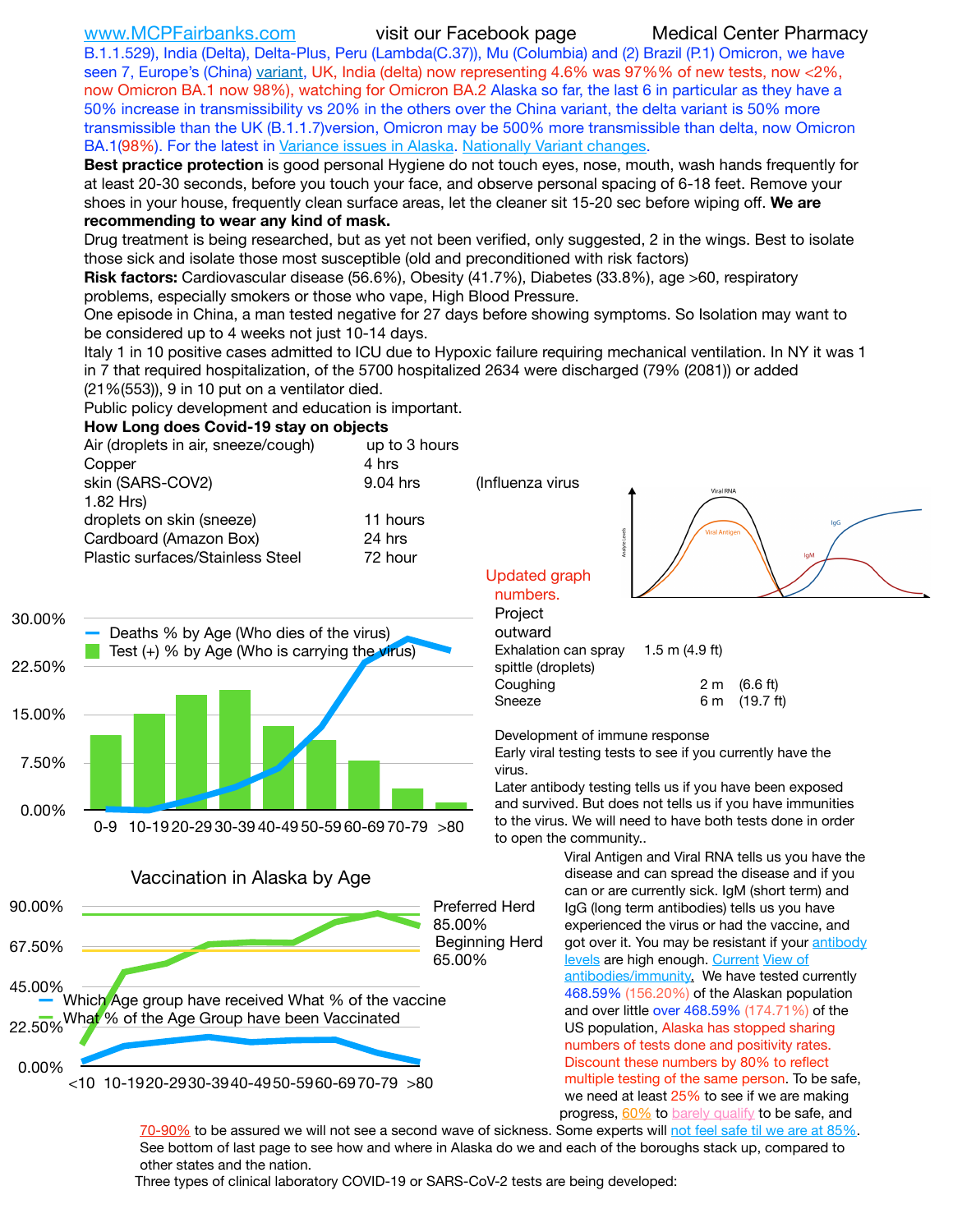Molecular Gene sequencing (current method), Viral antigen (testing parts of the virus), Host antibody tests (serology). They detect the virus in different ways.

Mask & [Mask Usage:](https://www.nationalgeographic.com/history/2020/03/how-cities-flattened-curve-1918-spanish-flu-pandemic-coronavirus/) N95 filter out 95% of the particles in the air 3 microns in size or larger.

Mold sizes are about10-12 microns in size. Bacteria are larger, so is dust, Gas molecules and viruses are smaller. PM2.5 are 2.5 microns in size. So are smoke particles & air pollution in Fairbanks.

**Viruses** can be 1 micron in size, 0.3 micron in size, or 0.1 microns in size, so they **will pass right through**. **We recommend wearing any mask, the mask may provide up to 5 times the protection** ver **wearing no mask at all**. It still **does not protect** the wearer from contracting the infection, it **can inhibit** the spreading, something is **better than nothing at all**.

**Remember there is a clean side ( the side towards you) and a dirty side,** the side to the contaminated air is dirty. If you are COVID positive then this is reversed. When handling the mask, do not touch the dirty side and then touch your face, Wash properly your hands first after touching the dirty side before touching your face. If you are infected the dirty side is the inside surface of the mask.

homemade fabric mask 2 hours. Do not touch the dirty side.

Wash your homemade mask in hot water wash >133F (for at least 10 minutes) and rinse to sanitize with high heat >133F Plus and a weak bleach or peroxide (not Both) the mask. Daily if possible. If you are a

| <b>Conflict</b>                                          | Combat<br><b>Death</b> | Past <sub>7</sub><br>days |  |  |  |
|----------------------------------------------------------|------------------------|---------------------------|--|--|--|
| <b>Revolutionary War</b>                                 | 8,000                  |                           |  |  |  |
| <b>Civil War</b>                                         | 214,938                |                           |  |  |  |
| World War I                                              | 53,402                 |                           |  |  |  |
| World War II                                             | 291,557                |                           |  |  |  |
| Korean Conflict                                          | 33,686                 |                           |  |  |  |
| Vietnam                                                  | 47,424                 |                           |  |  |  |
| <b>Gulf War</b>                                          | 149                    |                           |  |  |  |
| Afghanistan                                              | 1,833                  |                           |  |  |  |
| Iraq                                                     | 3.836                  |                           |  |  |  |
| 1918 Flu                                                 | 675,000                |                           |  |  |  |
| 9/11 deaths                                              | 2,977                  |                           |  |  |  |
| <b>COVID19 deaths</b><br>from 1/20/2020 to<br>02/11/2022 | 917,744 16,456         |                           |  |  |  |

**Mask usage: 5/13/21 While the CDC** has changed it's recommendations for those who have gotten vaccinated to go mask free,

except on Mass Transportation such as buses and airline, or when in crowded situations, like concerts.

Those that have not been vaccinated are still advised need to wear a mask, they are now the population at risk.

The risk has now increased for those nonvaccinated folks. They no longer have the masked people in the community to protect them. While those who have been vaccinated will not get sick or as sick. They can still pass, much more easily without the masks, the virus to those who have not been vaccinated to make them sick.

Therefore, it is even **more imperative** that those that have not been vaccinated, wear a mask to protect themselves, or get vaccinated. The sea of those with the potential to have the virus now are those <12  $y$ /o of age, those  $> 12y$ /o who have not been vaccinated, or those who have been vaccinated and are transitory carriers. Currently, this is about 50% of the US population and about 60% of the Alaskan population. And about 80% of all children under 18y/o at this moment.

frontline health care provider with a

**Alcohol solutions** should be 60-80% alcohol **70%** is optimal. **Keep wet and rub 30 seconds**, or Happy Birthday song sung 3 times. **Hydrogen peroxide diluted to 2%** or 4 teaspoonful per quart of water (20ml per 946ml) Bleach the same ratio **Vinegar and ammonia are good cleaning agents, but not disinfectants**. **Do not mix** any of these agents together, toxic fumes can result. **Disinfectants, in order to be effective**, should remain on the applied surface, to be cleaned moist **(wet) for 30 seconds to 4 minutes** depending on material. Caution may dissolve glue or adhesives or bleach and discolor items, check with manufacturers. Do not let it get inside electronic devices. UV (10 minutes), [UV light](http://www.docreviews.me/best-uv-boxes-2020/?fbclid=IwAR3bvFtXB48OoBBSvYvTEnKuHNPbipxM6jUo82QUSw9wckxjC7wwRZWabGw) only kills where it can see.

### **Myths**

Taking hot baths, using colloidal silver, eating garlic soup, gargling with bleach are not proven to be effective. We have already seen using chloroquine taking the wrong form in the wrong dose can be fatal, one death and one critically injured. (see Arizona couple after listening to the past-president)

**We have heard of all kinds of cures.** To date there is no curative or preventative treatments, only supportive therapy. At this point there is **no proof** that Quinine, zinc, Hydroxychloroquine, Chloroquine, Ivermectin, or Vitamin C or D works. As they say wives-tale at best, irresponsible reporting most likely. We have seen no information that they work. There have been ineffective dosing issues, over-dosing issues, permanently killing the senses of smell or taste, inappropriate usage, cardiac arrhythmias, and death from the usage of these agents have been reported.

The virus may die out with heat of summer, or cold weather, this is a myth, There are a couple of studies at show the virus can withstand 98F. We know the body tries to use up to 104F to potentiate our immune system, to kill viruses. Taking NSAID, Aspirin, Ach-Inhibitors, Arb's and you get the COVID-19 infection are not contraindicated and no clinical evidence that says you should stop any of these classes of medications. It would be misguided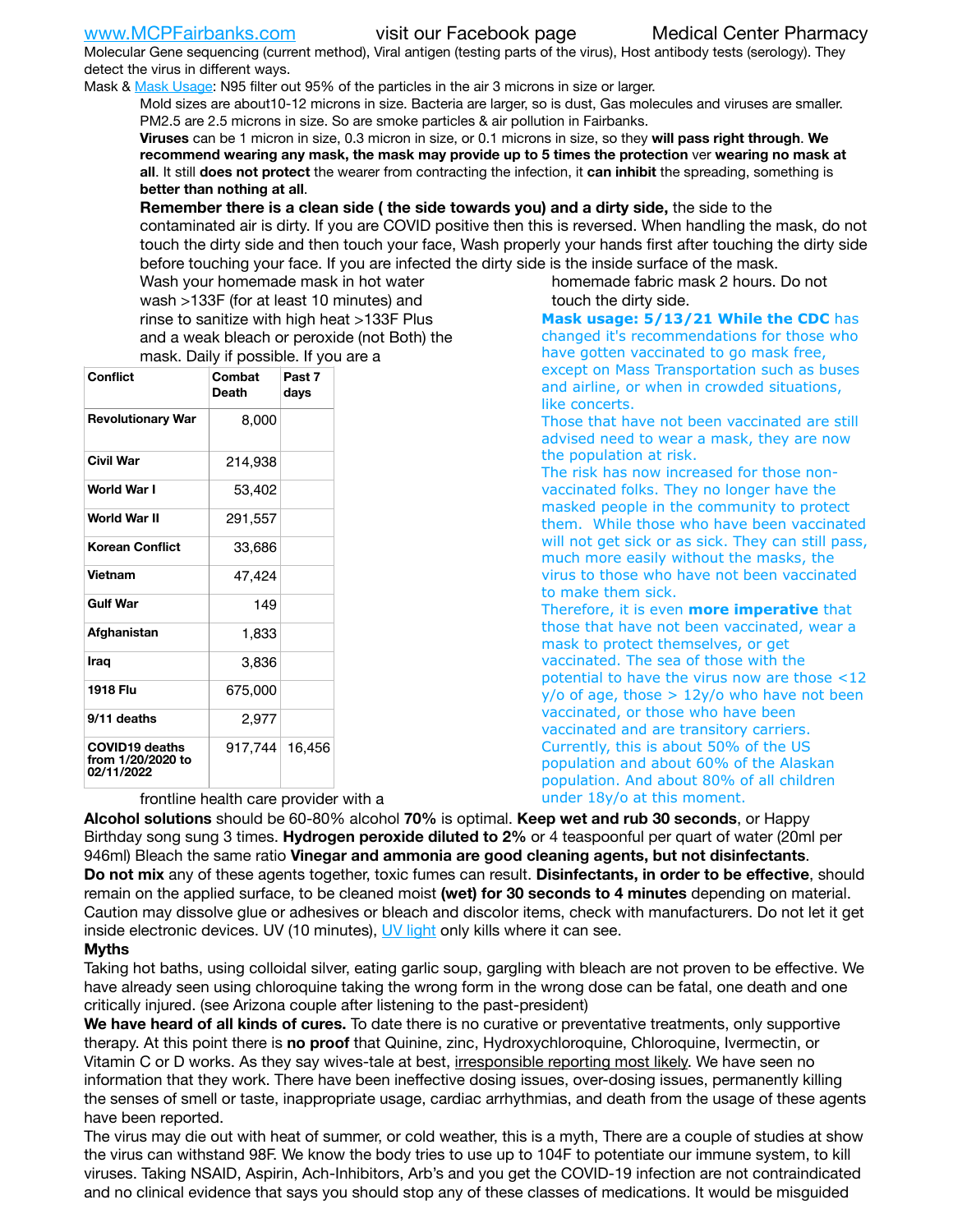and ill advised if you did so, In other words, Unless your doctor makes changes, keep taking your medications unless told to do otherwise.

**Vaccine Myths and Fake information:** There are no microchips, tracking devices, fetus tissue, at all in the vaccines. Vaccines will not and can not change your DNA., It can not change the fertility of men or women. It seems to be safe to the fetus and pregnant women. You should continue to wear a mask til we get to Herd Immunity levels, but can remove masks if you are outdoors, but not at concerts where you are close together. You should still get vaccinated complete series) even if you got COVID. If you have some of the co-morbidities, it is important that you do get vaccinated, the side effects of the vaccine will be milder and survivable than getting COVID. When you have questions, ask a pharmacist or your doctor.

As of 12/21/20, DHSS was aware of 11 reports regarding possible allergic reactions from Alaska's hospitals to CDC: Bartlett Regional Hospital (8), Providence Alaska (2) and Fairbanks Memorial Hospital (1). Two were identified as anaphylaxis and one of those resulted in hospitalization for ongoing monitoring. In the other three cases, symptoms were mild and not considered anaphylaxis. the hospitalized patient has been discharged and is doing well. The CDC said there appears to be no obvious geographic clustering of these reactions, nor was a specific production lot involved. People who experience anaphylaxis after the first dose should not receive a second dose, according to CDC recommendations.

For being one of the first states in that nation to start vaccinating, those <16y/o, we have slowed down vaccinations to where we are now way behind. More people are getting sick more frequently. Soon we will have more deaths. Due to vaccination resistance, Alaska has pushed itself into near last place, in the nation, as to when we will reach "herd immunity". This is the date when we can safely remove our masks and other restrictions. Check our website [www.MCPFairbanks.com](http://www.MCPFairbanks.com) for the 13 testing sites in the interior of Alaska.

**Who is eligible now?** All Alaskans >5 y/o, can receive the Pfizer vaccine and those >16 y/o can receive all of the other vaccines, all visitors can get vaccinated. Johnson and Johnson, has been reinstated, but I would caution not to give it to women 12-50 years old. Booster available >16y/o. For details about eligibility, to find a provider visit [covidvax.alaska.gov.](https://lnks.gd/l/eyJhbGciOiJIUzI1NiJ9.eyJidWxsZXRpbl9saW5rX2lkIjoxMDYsInVyaSI6ImJwMjpjbGljayIsImJ1bGxldGluX2lkIjoiMjAyMTAxMjguMzQwODU3NjEiLCJ1cmwiOiJodHRwOi8vZGhzcy5hbGFza2EuZ292L2RwaC9FcGkvaWQvUGFnZXMvQ09WSUQtMTkvdmFjY2luZS5hc3B4In0.-Xwhl42jAWOMS7ewfS85uxwrwjohCso3Sb81DuDKtxU/s/500544915/br/93796640171-l) for



vaccination sites or call 1-907-646-3322 for questions *covid19vaccine@alaska.gov* 9 am – 6:30 pm Monday -Friday and 9 am-4:30 pm Saturday and Sunday. You may be put on hold, but you will not need to leave a message for a return phone call if you call within business hours. Keep these tips in mind when scheduling. checkout our website [www.MCPFairbanks.com](http://www.MCPFairbanks.com) Please keep these tips in mind when scheduling. Be sure to keep and save your proof of vaccination cards as you may need it for travel purposes in the future. Gao Fu, the director of the China Centers for Disease Control, admitted on 4/10/2021 that the country's vaccines don't exactly give Covid-19 a knockout blow. One study from Brazil found that the vaccine from the Chinese company Sinovac was 50.4% effective, compared to Pfizer's 97%. Fu said the government is looking for ways to boost effectiveness. Post Delta Expansion (November) without<br>the booster effectiveness rates for Pfizer and Moderma mRNA was down to 18.4% the booster brought it back up to 90%.

# Many Alaskans live with underlying health concerns

You can not change your age but you can affect change with other risk factors. Nov. 17, 2020 for more information check out [Alaska DHSS Insights](http://dhss.alaska.gov/dph/Epi/id/Pages/COVID-19/blog/20201117.aspx)

Epidemiologists within the Section of Chronic Disease Prevention and Health Promotion analyzed reports from about 8,500 randomly-selected Alaska adults who participated in the annual [Behavioral Risk Factor Surveillance System \(BRFSS\)](http://dhss.alaska.gov/dph/Chronic/Pages/brfss/default.aspx) telephone survey between 2016 and 2018. About 67% of Alaska adults — two out of three — have at least one of the following ongoing health concerns that have been shown to increase chances for serious illness from COVID-19:

- 46% of Alaska adults are current or former smokers
- 32% have obesity BMI >30.0
- 8% have type 1 or type 2 diabetes
- 6% have chronic obstructive pulmonary disease (COPD)
- 5% have heart disease or have had a heart attack
- 2% have chronic kidney disease

## **Older age and other health concerns can lead to COVID-19 complications**

The CDC lists other factors that increase chances for serious illness from COVID-19 infection. [Age is one of them](https://www.cdc.gov/coronavirus/2019-ncov/need-extra-precautions/older-adults.html). Even in the absence of any other risk factors, older age increases someone's chances of serious health problems related to COVID-19. In Alaska, about 15% of adults are ages 65 years or older. If you consider older age and underlying health conditions, 71% of Alaska adults are at increased risk for serious illness from COVID-19.

This estimate is likely an undercount, given that [strong evidence links other known health concerns with severe COVID-19](https://www.cdc.gov/coronavirus/2019-ncov/need-extra-precautions/people-with-medical-conditions.html) illness. Those health concerns include currently having cancer and sickle cell disease, as well as having had an organ transplant. The BRFSS survey does not measure the number of Alaska adults with those conditions.